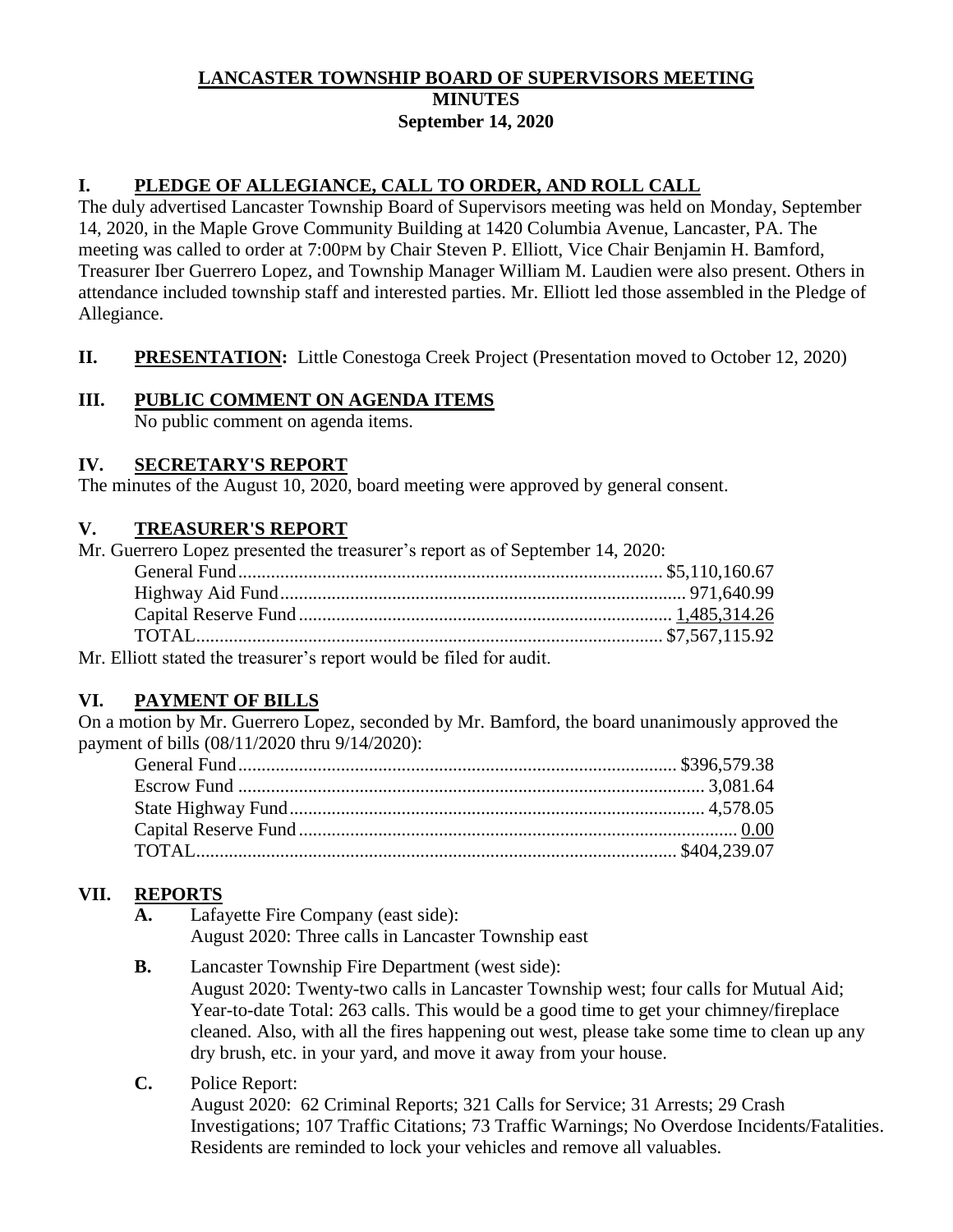- **D.** Recycling Report: August 2020: 19.96%
- **E.** Sewer/Other Reports: Reports are available on the township website. Printed copies are also available at the township office during business hours for a nominal fee.

# **WORKSHOP REPORTS**

The following departments presented updates to the board:

- Planning & Zoning
- Township Engineer
- Public Works
- Township Manager
	- 1) Lancaster Township Fire Department Building
	- 2) Sale of Abbeyville Road Church

# **VIII. ANNOUNCEMENTS**

- **A.** Trash/Recycling bills will be in the mail October 1, 2020, and due October 30, 2020.
- **B.** Historical Commission Meeting: Monday, October 5, 2020 at 6:30pm. Meeting will be held via Zoom. Link will be posted on the township website.
- **C.** Woody Waste Facility hours change:
	- 1. [Starting September 8—](x-apple-data-detectors://13/)Mon thru Thurs, 2:00PM [to 6:30](x-apple-data-detectors://14/)PM; Saturdays, [8:00](x-apple-data-detectors://15/)AM to [3:00](x-apple-data-detectors://16/)PM.
	- 2. Starting October 12—Mon thru Thurs, 2:00PM to 5:00PM; Saturdays, 8:00AM to 3:00PM.
	- 3. Starting November 2—Mon thru Thurs, 2:00PM to 4:30PM; Saturdays, 8:00AM to 3:00PM.
	- 4. Last Saturday is November 21 and final day is Wednesday, November 25.
- **D.** Final week of curbside yard waste collection is week of October 12, 2020.
- **E.** Leaf collection on signed streets begins Thursday, October 15, 2020. Leaf collection takes place the first & third Monday, Tuesday, Wednesday, and Thursday of each month (weather permitting), with parking restrictions in place until January 15, 2021.
- **F.** Next Board of Supervisors Meeting: Monday, October 12, 2020 at 7:00pm; Maple Grove Community Building, 1420 Columbia Avenue.

# **IX. OLD BUSINESS**

No old business.

# **X. PLANNING AND ZONING BUSINESS**

# **A. LTPC 296 – Conestoga View – Lot Add-On Plan – Action Item**

Mr. Bamford moved, Mr. Guerrero Lopez seconded, and the board unanimously approved a Lot Add-On Plan for LTPC 296, Conestoga View, conditioned on township engineer Ben Webber's review letter of August 3, 2020, excluding any conditions referring to an outstanding O&M Plan.

# **B. LTPC 224 – Conestoga Reserve – Financial Security Reduction**

Mr. Guerrero Lopez moved, Mr. Bamford seconded, and the board unanimously approved a reduction of the Financial Security for the Land Development Plan for LTPC 224, the Conestoga Reserve subdivision plan to the minimum 10% amount of \$87,357.60 as recommended by township engineer Ben Webber in his letter dated August 18, 2020. The request for reduction was submitted via a letter dated August 4, 2020, from Deb Ferguson, JPM Development Group.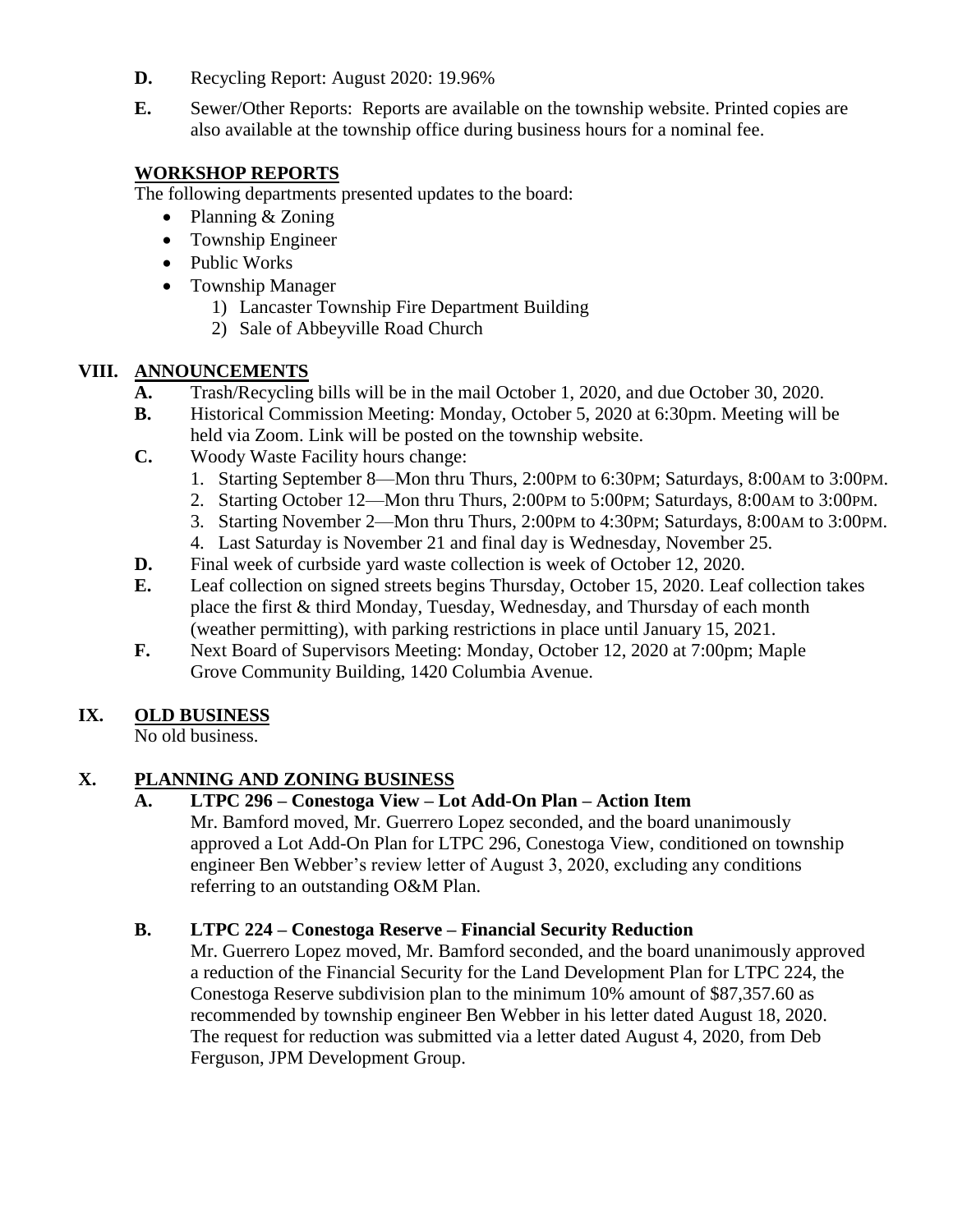#### **C. LTPC 224 – Conestoga Reserve – Right-of-Way Dedication**

Mr. Bamford moved, Mr. Guerrero Lopez seconded, and the board unanimously approved a request from Mark Will, JPM Development Group, for the dedication of the following streets for LTPC 224, Conestoga Reserve:

- Milford Drive (new)
- Woodlyn Court (new)
- Conestoga Woods Road (extension)
- Betz Road (widening)
- South Conestoga Drive (widening)

In his letter dated September 9, 2020, township engineer Ben Webber recommended the township accept these Right-of-Way areas.

## **D. LTPC 289 – Maple Grove Pumping Station & Interceptor Expansion**

Mr. Guerrero Lopez moved, Mr. Bamford seconded, and the board unanimously approved a request from Bryan Harner, City of Lancaster, to reinstate and extend the plan approvals for the Subdivision and Land Development Plan Ordinance Waiver Request and Storm Water Management Ordinance Waiver Request for LTPC 289, the Maple Grove Pumping Station and Interceptor Expansion Project, which were previously approved at the August 12, 2019, Lancaster Township Board of Supervisors Meeting. This request was submitted in a letter from Bryan Harner dated August 27, 2020.

## **E. LTPC 300 – 28 Riverside Avenue Stormwater Management Site Plan**

Mr. Bamford moved, Mr. Guerrero Lopez seconded, and the board unanimously acknowledged receipt of a time extension until December 1, 2020, from Randy Dautrich, P.E., Dautrich Engineering, on behalf of Hunter Creek Partners, for the approval of the Stormwater Management Site Plan for 28 Riverside Avenue, LTPC 300. This extension was submitted in a letter dated September 3, 2020.

#### **F. LTPC 275 – Bean Hill Road Subdivision – Final Subdivision and Land Development Plan**

Mr. Guerrero Lopez moved, Mr. Bamford seconded, and the board unanimously acknowledged receipt of a time extension until November 13, 2020, from William Swiernik, David Miller/Associates, Inc., on behalf of WPE Partners, LLC, for the approval of the Land Development Plan for Bean Hill Road Subdivision, LTPC 275. This extension was submitted in a letter dated September 9, 2020.

## **G. LTPC 299 – Valley Road Site (1213 Valley Road) – Stormwater Management Site Plan**

Mr. Bamford moved, Mr. Guerrero Lopez seconded, and the board unanimously acknowledged receipt of a time extension until November 10, 2020, from Eric Johnston, P.E., Johnston and Associates, Inc., on behalf of Peter Alecxih, Jr., for the approval of the Stormwater Management Site Plan for the Valley Road Site (1213 Valley Road), LTPC 299. This extension was submitted in a letter dated September 9, 2020.